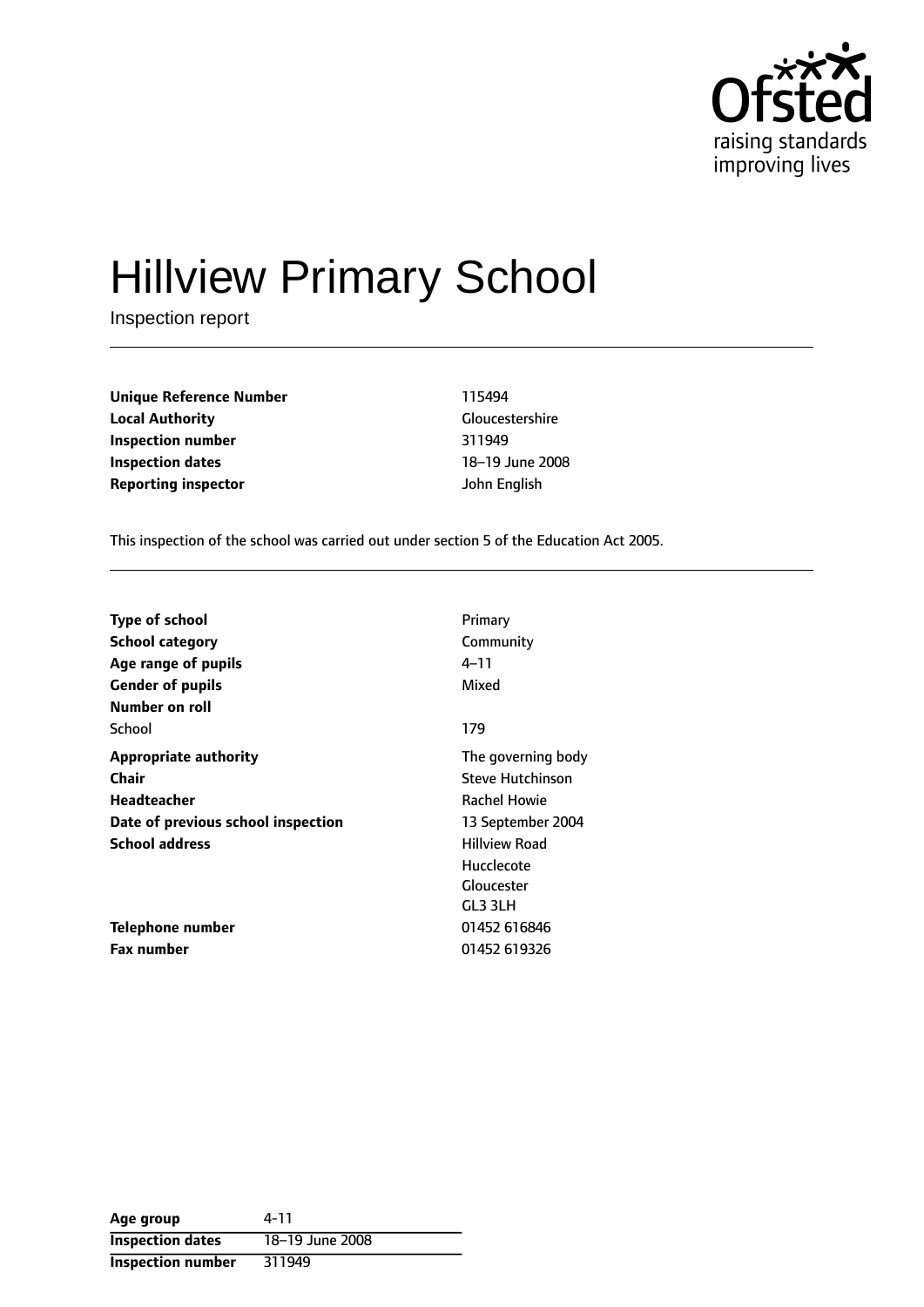.

© Crown copyright 2008

#### Website: www.ofsted.gov.uk

This document may be reproduced in whole or in part for non-commercial educational purposes, provided that the information quoted is reproduced without adaptation and the source and date of publication are stated.

Further copies of this report are obtainable from the school. Under the Education Act 2005, the school must provide a copy of this report free of charge to certain categories of people. A charge not exceeding the full cost of reproduction may be made for any other copies supplied.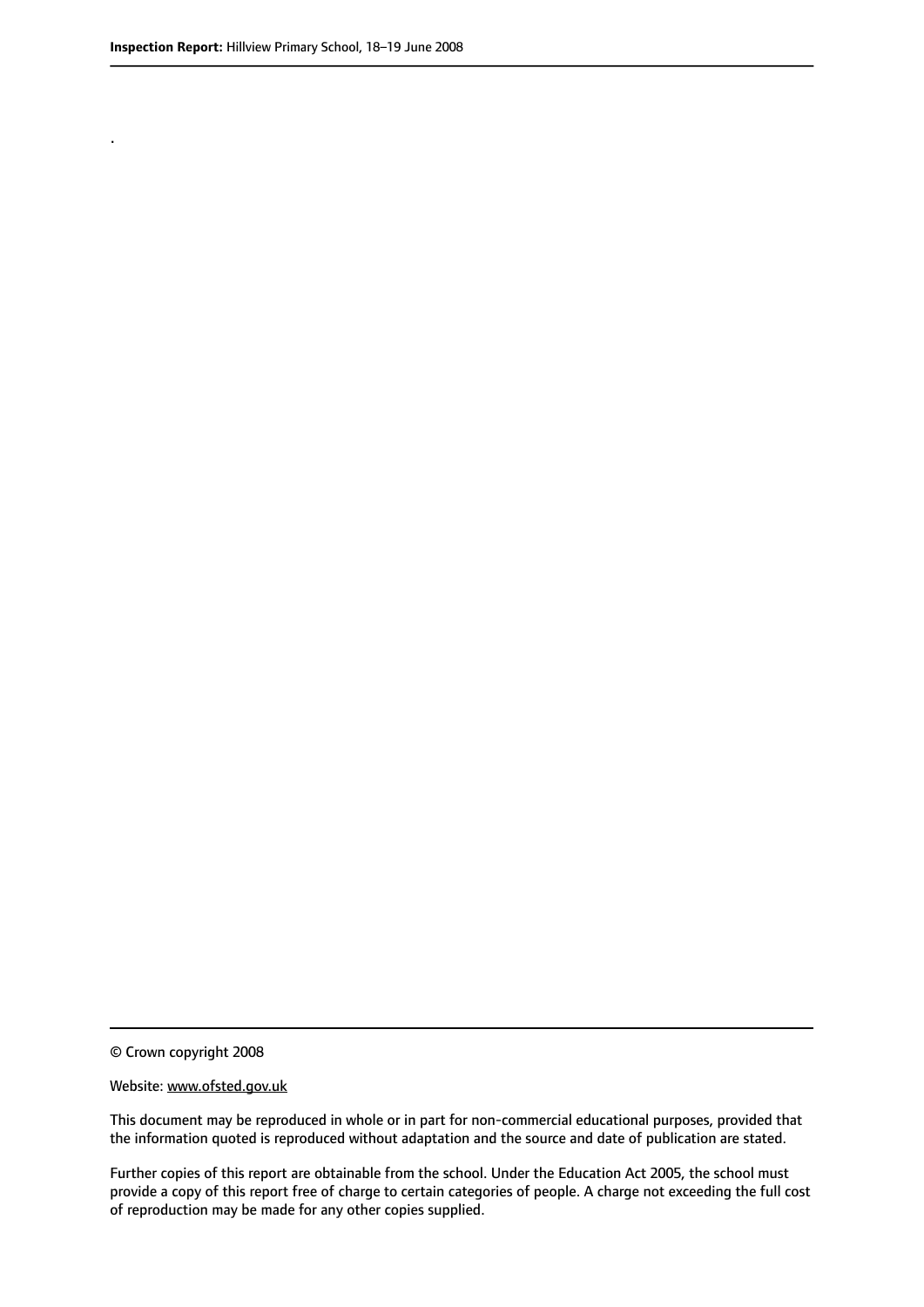# **Introduction**

The inspection was carried out by two Additional Inspectors

#### **Description of the school**

The school is smaller than average and there are fewer girls than boys. Most of the pupils are of White British heritage and a slightly below average proportion of pupils come from a wide range of other backgrounds. Only a few pupils do not speak English as their first language, but several are in very early stages in their acquisition of the language. The proportion of pupils with a statement of special educational needs is above average, although the overall proportion with learning difficulties and/or disabilities is well below average. The headteacher took up her post in September 2007.

#### **Key for inspection grades**

| Outstanding  |
|--------------|
| Good         |
| Satisfactory |
| Inadequate   |
|              |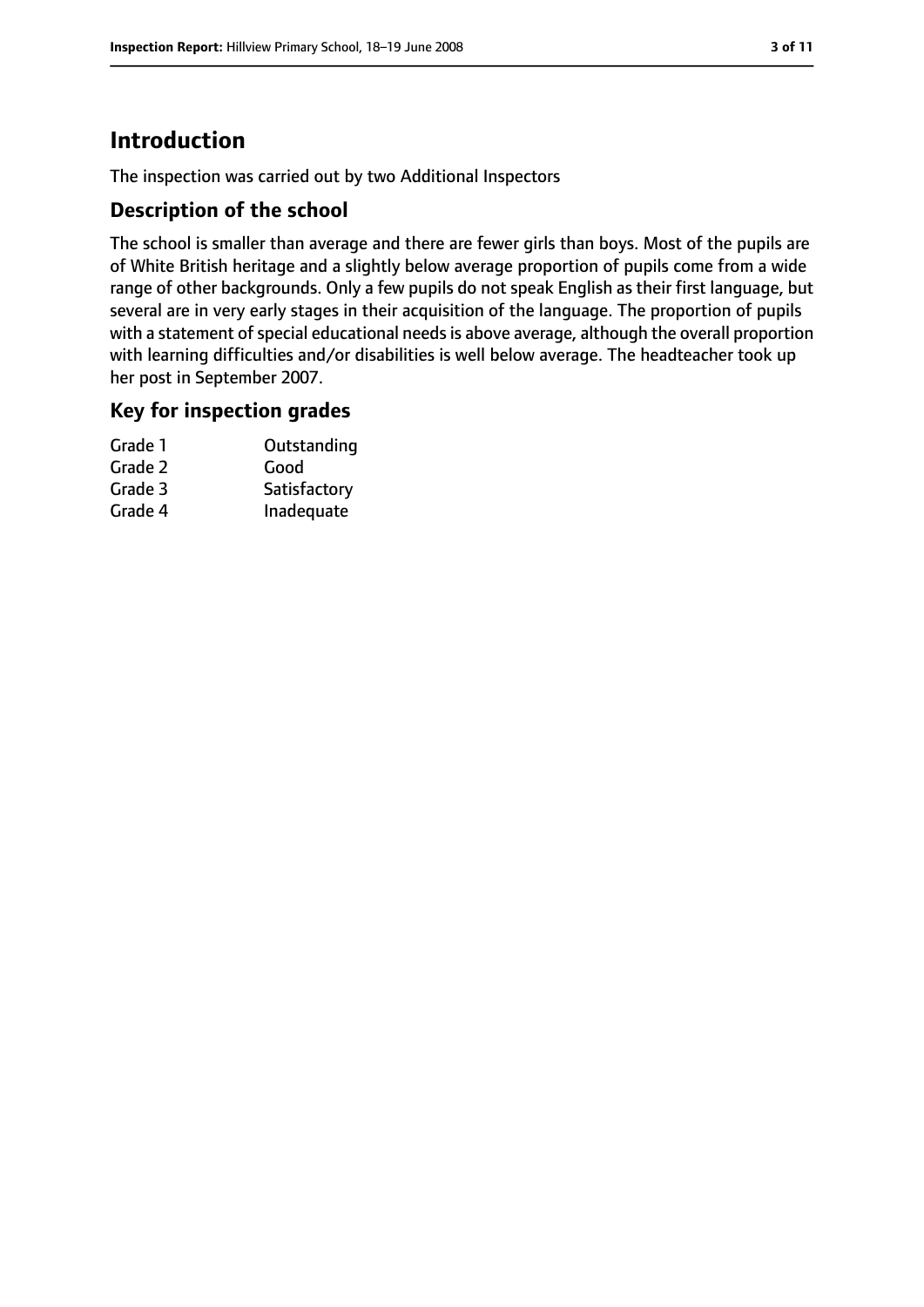## **Overall effectiveness of the school**

#### **Grade: 2**

This is a good school. The new headteacher is building on the strengths of the school she has inherited, but she has identified key areas where it needs to improve and is providing outstanding drive and leadership to achieve the clear goals she has set. What is particularly impressive is that, whilst appreciative of the school as it was, parents and staff are united in supporting the headteacher's vision and her ambitious plans for improvement. Many of her initiatives are already resulting in improvements, demonstrating the good capacity of the school to improve further.

Standards throughout the school are broadly in line with national expectations and averages. They are rising rapidly, notably since midway through the year, as improvements in teaching and the curriculum become embedded. In particular, standards in mathematics and science have risen considerably. For some years, the standards achieved by girls in mathematics fell well short of those of boys, partly because many lack confidence in their ability. The gap has narrowed, but not yet as much as it could. Progress and the achievement of the pupils, including those with learning difficulties and/or disabilities, is now good. The rising number of pupils who are in the early stages of learning English also make good progress. In the Foundation Stage, children make satisfactory progress, because improvementsintroduced by the new leader have not yet had time to have a full impact, and because the outdoor area is still insufficiently resourced.

A comprehensive monitoring and coaching programme by the headteacher has ensured that teaching is now good overall, although there are variations in different classes. The role of the subject leaders is being well developed from a low base. However, they have not yet begun to supplement the work of the headteacher in monitoring and supporting teachers, and so eliminate variations in the quality of teaching. The headteacher acted quickly to introduce changes to the curriculum, which is being increasingly effectively delivered by most of the teachers.

Parents are overwhelmingly positive about the work of the school. They admire the headteacher's leadership and find the staff approachable and helpful. Many of those whose children have learning difficulties and/or disabilities commented on the good quality of the support given to their child, although others thought the school lacked resources in this area. Inspectors agree that the school has fewer teacher assistants than it would like, but nevertheless they provide good overall support. The school also plans to increase the number of teacher assistants in the near future. Many parents commented on the happy atmosphere in the school; as one said, 'The environment is friendly with a feeling of a community which is wonderful.'

The pupils all enjoy coming to school, find lessons interesting, and feel safe and well cared for. They understand how to eat healthily and many of them exercise extensively. Behaviour is very good. The school puts a strong emphasis on preparing the pupils for many aspects of adult life, for example creating posts of responsibility that require an application letter, or are elective, and pupils enter into these activities with alacrity. They have many skills which prepare them well for future study or work, including good information and communication technology skills and an understanding of the key personal skills required.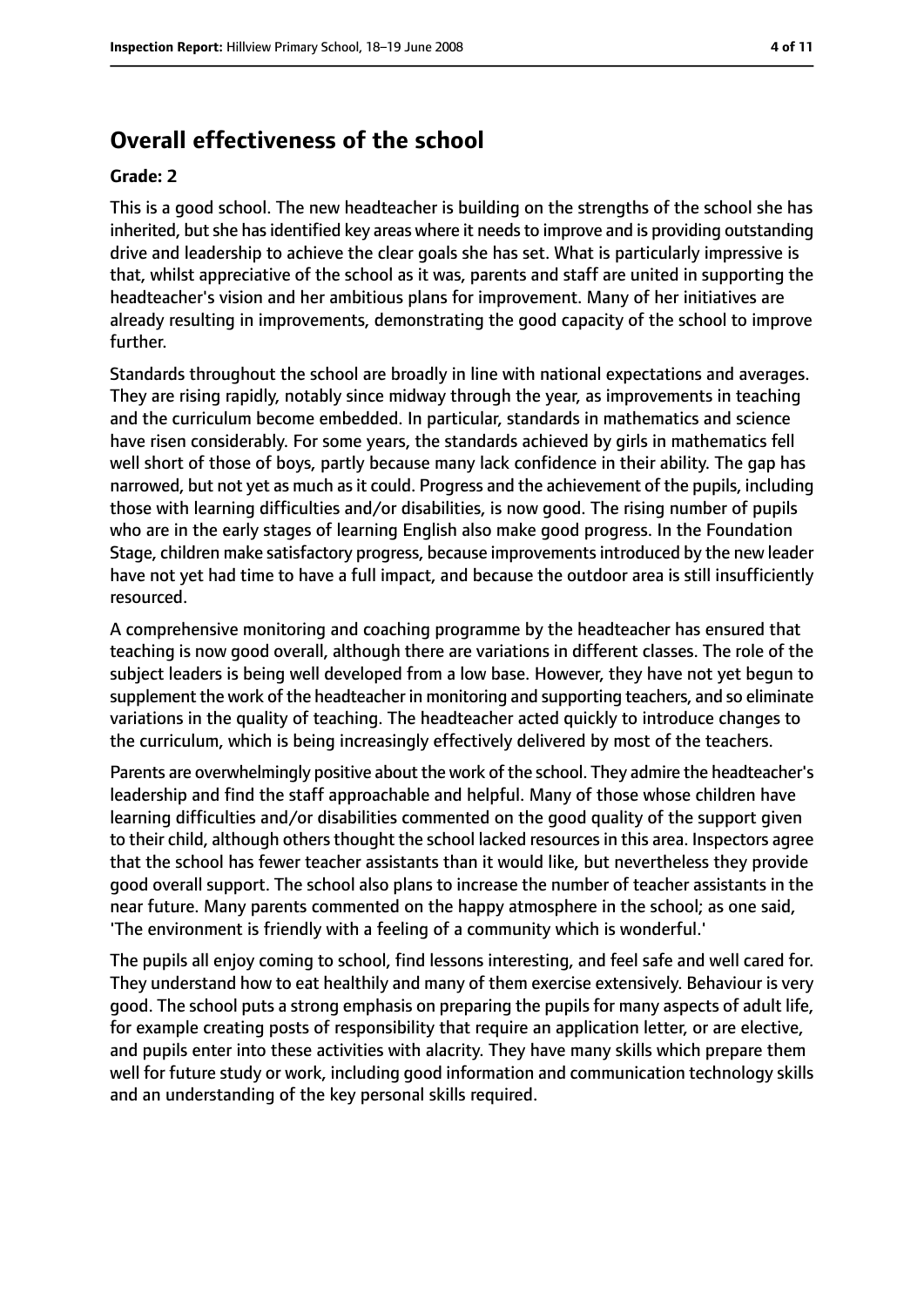## **Effectiveness of the Foundation Stage**

#### **Grade: 3**

The Foundation Stage leader took up post midway through the year and has made some significant improvements in the provision. These include the quality of teaching, which is now good. Relationships are very warm and nurturing so children feel secure and settled. They make satisfactory progress, although this is improving as changes introduced by the new leader begin to have an impact. The more able are challenged well and speak confidently. The balance of free choice activities and adult-directed tasks is good. Currently, outdoor provision is under-resourced and under-used and does not enable children to have readily available access to outdoor play so extending their independence and self-organisation.

### **What the school should do to improve further**

- Ensure consistently good teaching and learning in every class by improving the capacity of subject leaders to provide appropriate support to teachers.
- Improve standards of girls in mathematics by helping them to develop their self-confidence in the subject.
- Improve provision in the Foundation Stage by ensuring that recent developments are consolidated and outdoor facilities are improved.

## **Achievement and standards**

#### **Grade: 2**

Children enter the school with standardsin line with expectations, although there are weaknesses in a number of areas, particularly in numeracy. They make satisfactory progress to enter Year 1 with similar standards to those expected, although still below in mathematics. Throughout the rest of their time at the school, standards overall remain broadly average, although they improve relative to the national average by the end of Year 6. In the 2007 tests, standards in English were above average and have been broadly maintained in the current cohort. Standards in mathematics and in science have improved considerably. This is particularly noticeable in the case of mathematics, which for some years has lagged behind other subjects, because of the lower standards reached by the girls. This has improved, although there is scope for further improvement. The progress made by the pupils is now good.

## **Personal development and well-being**

#### **Grade: 2**

Pupils have very positive attitudes towards school and towards learning in particular. They enjoy school because 'teachers are friendly and kind' and they see Hillview as 'one big family'. Pupils behave well because expectations are clearly conveyed and relationships generally excellent. Their spiritual, moral, social and cultural development is good. Older pupils take on important responsibilities, including looking out for the youngest children. Their knowledge of citizens of this country whose background is different from theirs is limited but they are clearly interested and eager to know more. They feel safe in school and all pupils have a good understanding of how to keep themselves fit and healthy. Pupils know that their views matter and are gaining the confidence to express themselves openly. They have a very good sense of fairness and of what is right. They are keen to take up responsibilities and make a positive contribution to improving the life of the school. Through enterprise projects, they learn about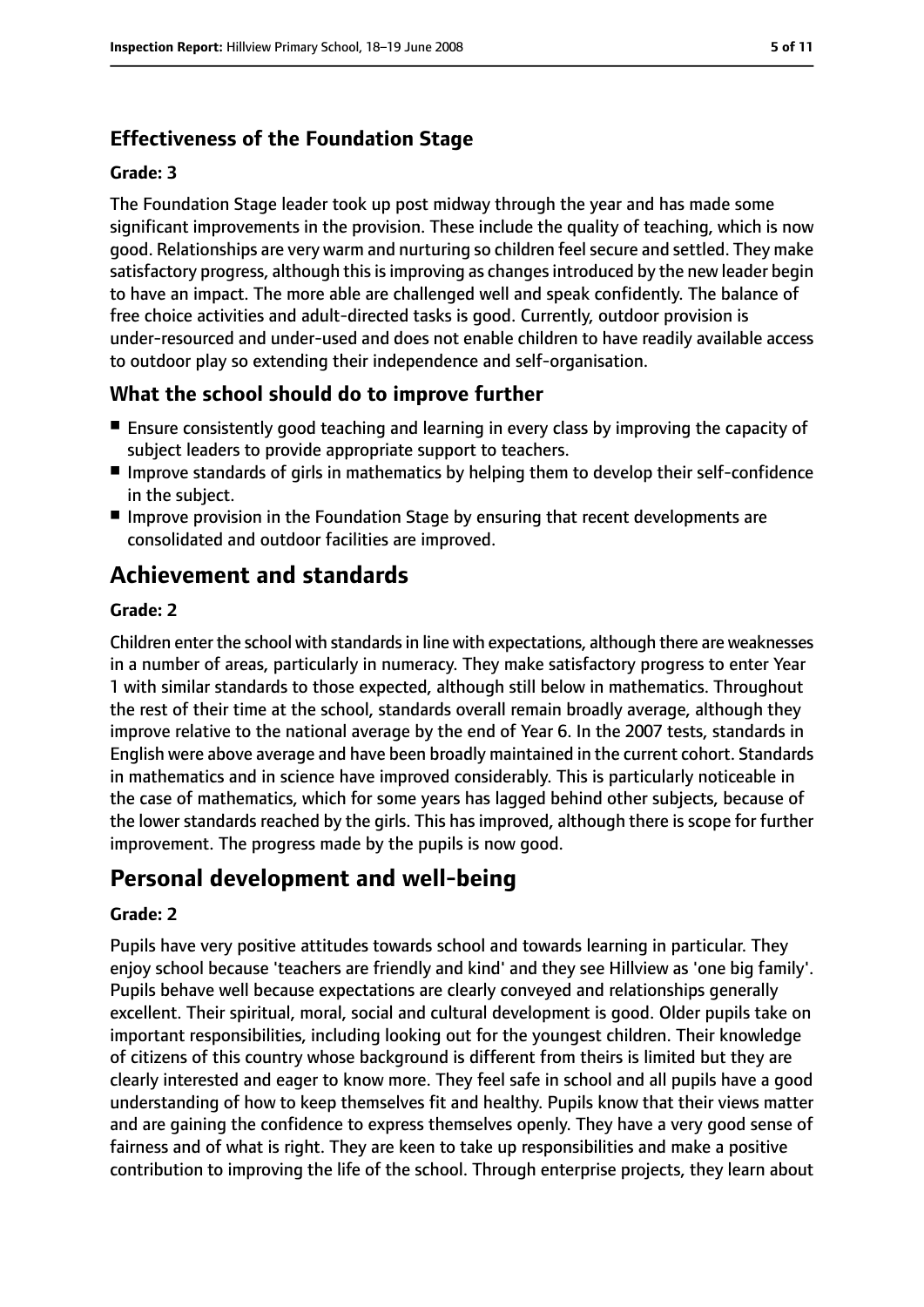small businesses and the value of working in teams as well as making independent and informed choices.

# **Quality of provision**

## **Teaching and learning**

#### **Grade: 2**

Teaching and learning are improving rapidly and range from satisfactory to good, and occasionally, outstanding. Planning is good. Tasks and activities are designed thoughtfully to engage and interest the pupils, and sometimes are exceptionally creative in meeting the needs of pupils of different levels of attainment. Assessment is accurate and information used well to promote learning. Lessons start promptly, teachers clarify the learning aims and the pace is good. Relationships are good and behaviour well managed. Most questioning is purposeful and thinking time is allowed to help those quieter children who are not always the first to respond. However, in the few cases where teaching is satisfactory, some of these features are not as effective, and occasionally teachers over direct activities or do not notice quickly enough that some pupils have not understood something and need further support.

## **Curriculum and other activities**

#### **Grade: 2**

Pupils find lessons interesting because different parts of the curriculum are linked effectively to give them interesting activities which develop skills and improve their knowledge. As one pupil said, 'Themes help us learn faster because things make more sense.' This way of planning, introduced this year, is having a considerable impact in most classes, although not yet equally effectively in all. It provides well for the needs of most pupils, although it does not as yet ensure that girls achieve as well as boys in mathematics. Additional activities are carefully planned to link in with the topic being studied. For example, a new topic will usually begin with a relevant activity, such as a visit out of school, to whet the pupils' appetites. There is a wide range of other clubs which has been expanded in response to suggestions of pupils and parents. Health education is good. Education for enterprise is a particular strength, with pupils running their own small businesses, like the tuck shop. The requirement for pupils to apply for, and take up, responsibilities around the school is good preparation for future working life.

#### **Care, guidance and support**

#### **Grade: 2**

A thorough review of policies and procedures which promote good care has been undertaken and these are now up to date and ensure that all aspects of child protection are secure. There is a strong emphasis on ensuring that pupils' concerns are listened to and support provided whenever needed. Although the school does not have as many teacher assistants as it would like, and is in the process of increasing the force, they provide good overall support for those with learning difficulties and/or disabilities, and for the recently arrived pupils who do not speak English as their first language. The school works well with outside agencies to support pupils with social, emotional or personal needs.

Pupils have a good understanding of the targets they are working towards in their learning. Marking is usually developmental and positive, although there are variations in quality in different classes. Overall, they are given good guidance on how to improve their work and reach higher standards.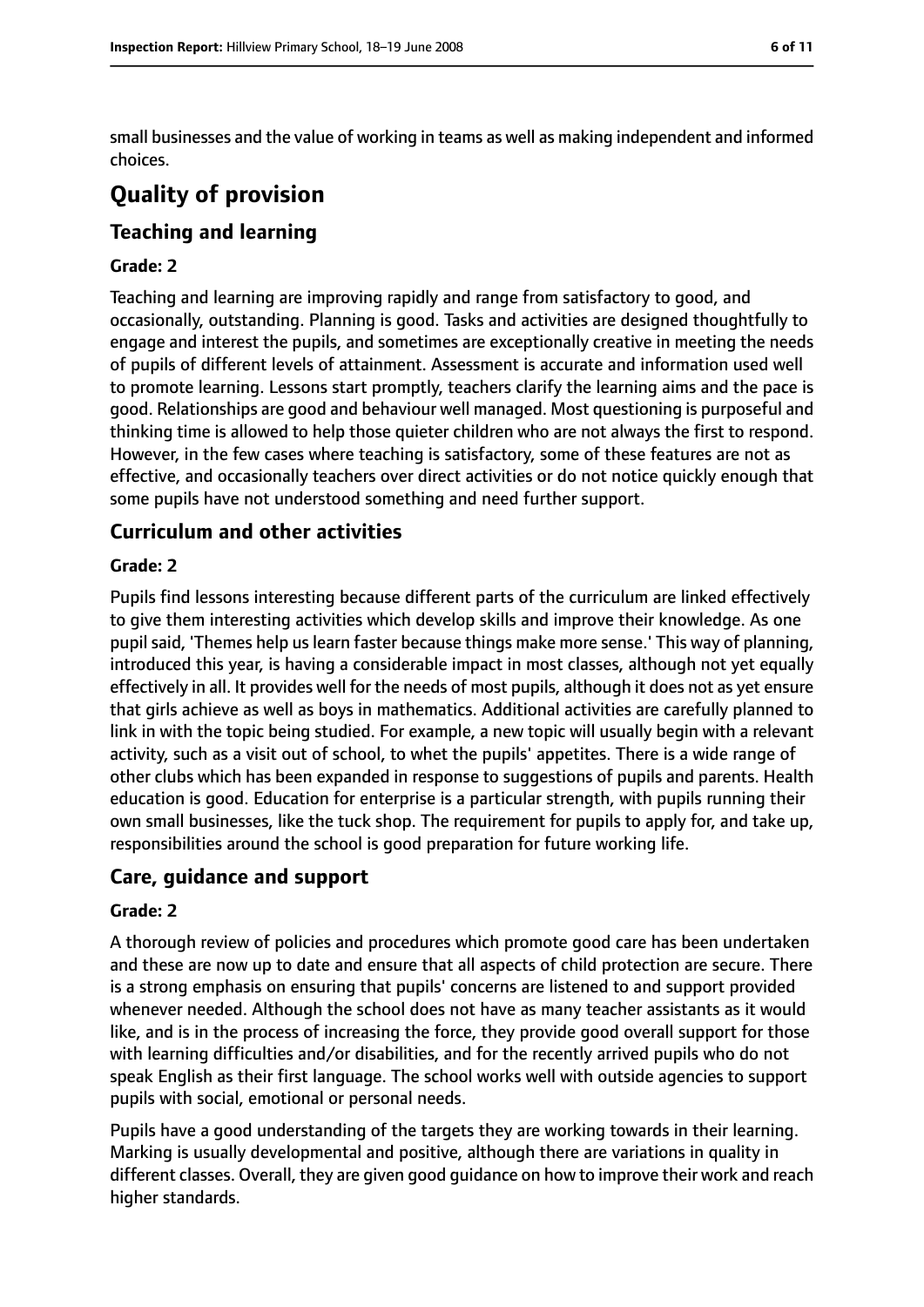### **Leadership and management**

#### **Grade: 2**

The new headteacher has taken up her role with energy and vision. The effectiveness of her evaluation of the strengths and weaknesses of the school is outstanding. Particularly impressive is the way she has built on the strengths of the school as she found them while vigorously tackling weaknesses in a way that has won the wholehearted support of the overwhelming majority of pupils, parents, staff and governors. Her senior managers provide good support and subject leaders have made a positive contribution to the development of the curriculum. They have not yet had an impact on the quality of teaching and learning in their subjects. While the headteacher has been developing the capacity of her middle managers, she has acted decisively, working with local authority-provided support where appropriate, to improve the quality of the curriculum and of teaching and learning. The impact has been impressive, in that considerable improvement in standards and progress has taken place since around the middle of the year, showing how quickly her actions have become embedded. Governors are effective: they set high expectations, monitor the work of the school well and provide good support.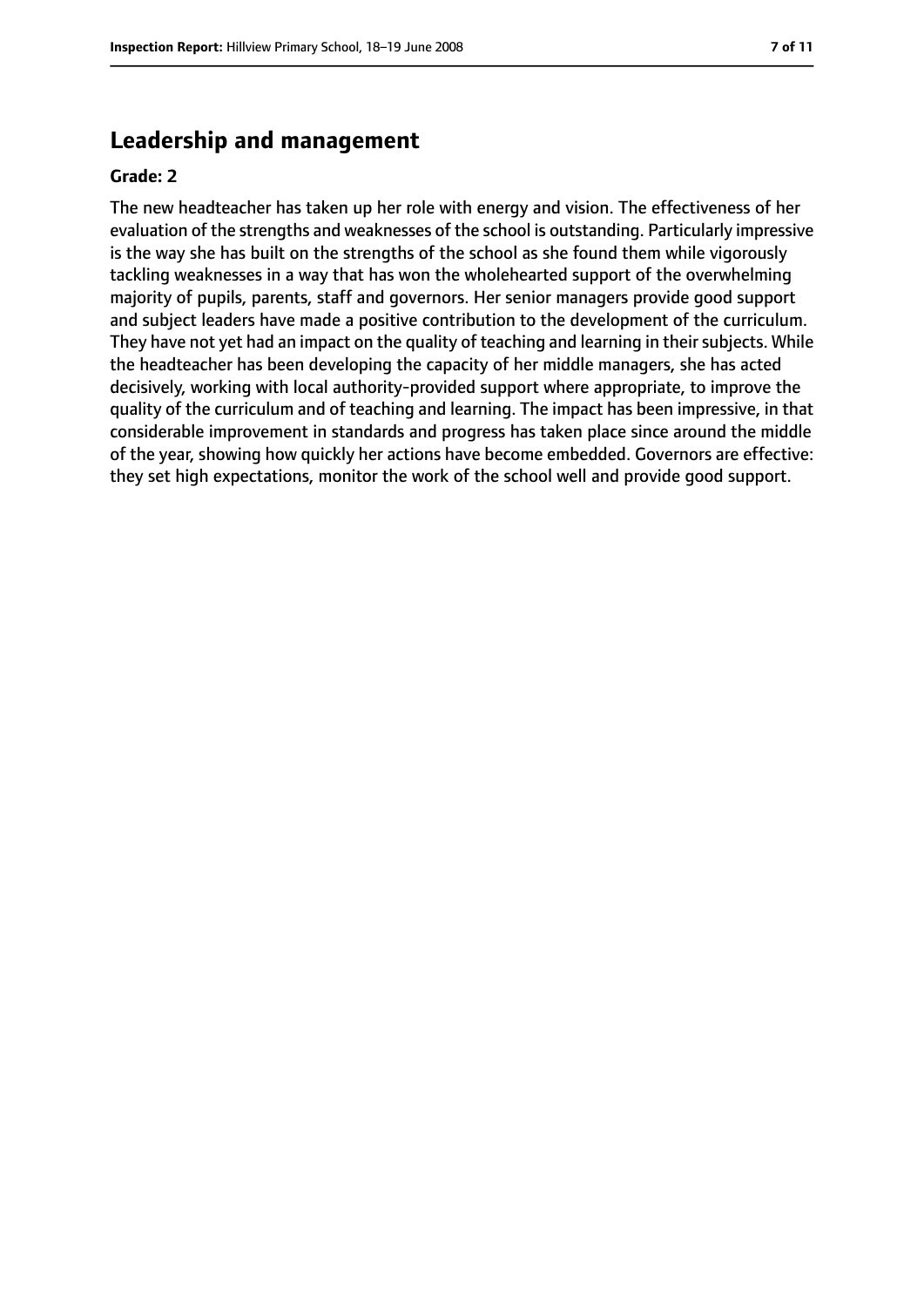**Any complaints about the inspection or the report should be made following the procedures set out in the guidance 'Complaints about school inspection', which is available from Ofsted's website: www.ofsted.gov.uk.**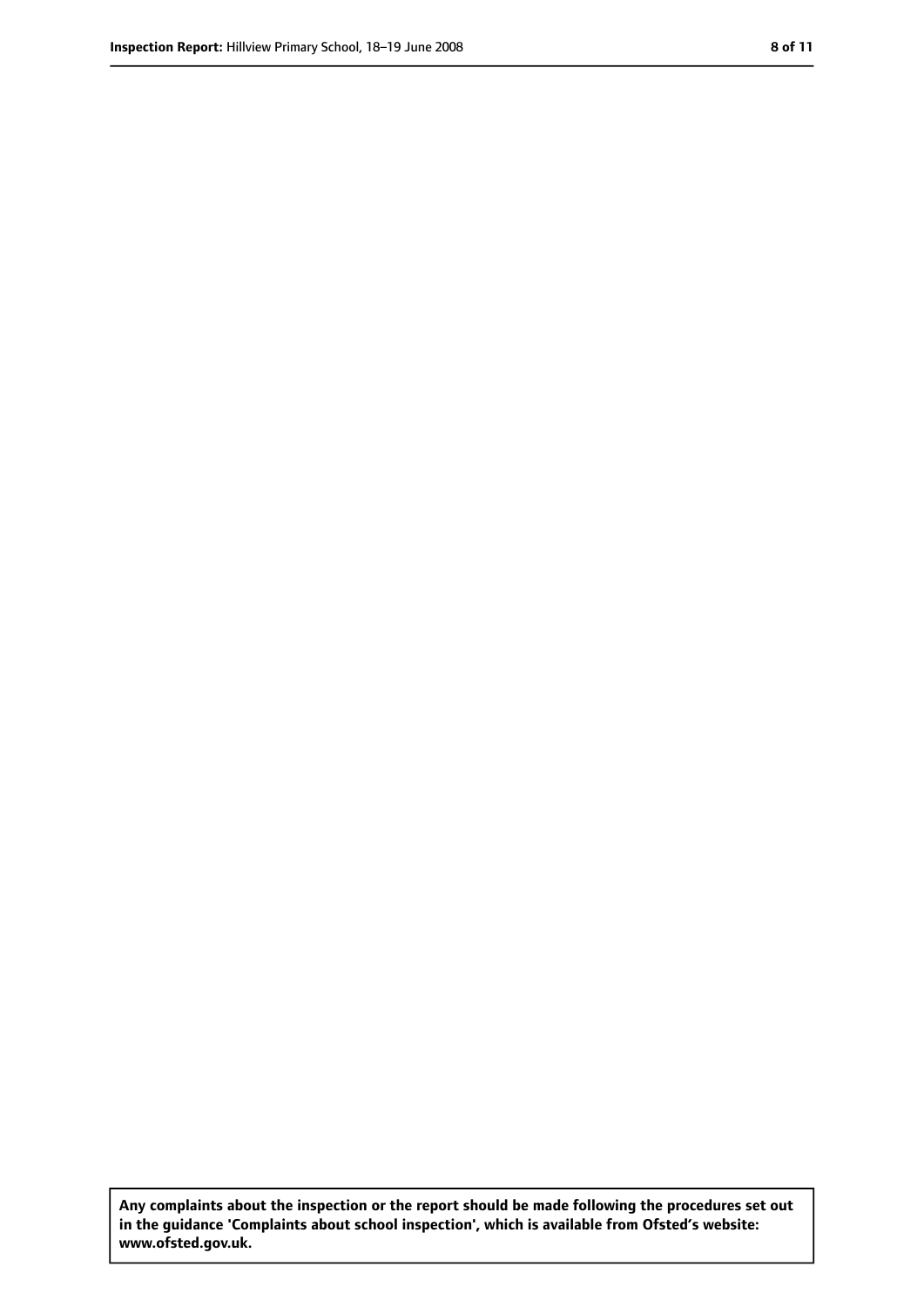#### **Annex A**

# **Inspection judgements**

| $^{\backprime}$ Key to judgements: grade 1 is outstanding, grade 2 good, grade 3 satisfactory, and | <b>School</b>  |
|----------------------------------------------------------------------------------------------------|----------------|
| arade 4 inadequate                                                                                 | <b>Overall</b> |

## **Overall effectiveness**

| How effective, efficient and inclusive is the provision of education, integrated<br>care and any extended services in meeting the needs of learners? |     |
|------------------------------------------------------------------------------------------------------------------------------------------------------|-----|
| Effective steps have been taken to promote improvement since the last<br>inspection                                                                  | Yes |
| How well does the school work in partnership with others to promote learners'<br>well-being?                                                         |     |
| The effectiveness of the Foundation Stage                                                                                                            |     |
| The capacity to make any necessary improvements                                                                                                      |     |

#### **Achievement and standards**

| How well do learners achieve?                                                                               |  |
|-------------------------------------------------------------------------------------------------------------|--|
| The standards <sup>1</sup> reached by learners                                                              |  |
| How well learners make progress, taking account of any significant variations between<br>groups of learners |  |
| How well learners with learning difficulties and disabilities make progress                                 |  |

#### **Personal development and well-being**

| How good is the overall personal development and well-being of the<br>learners?                                  |  |
|------------------------------------------------------------------------------------------------------------------|--|
| The extent of learners' spiritual, moral, social and cultural development                                        |  |
| The extent to which learners adopt healthy lifestyles                                                            |  |
| The extent to which learners adopt safe practices                                                                |  |
| How well learners enjoy their education                                                                          |  |
| The attendance of learners                                                                                       |  |
| The behaviour of learners                                                                                        |  |
| The extent to which learners make a positive contribution to the community                                       |  |
| How well learners develop workplace and other skills that will contribute to<br>their future economic well-being |  |

#### **The quality of provision**

| How effective are teaching and learning in meeting the full range of the<br>learners' needs?          |  |
|-------------------------------------------------------------------------------------------------------|--|
| How well do the curriculum and other activities meet the range of needs<br>and interests of learners? |  |
| How well are learners cared for, quided and supported?                                                |  |

 $^1$  Grade 1 - Exceptionally and consistently high; Grade 2 - Generally above average with none significantly below average; Grade 3 - Broadly average to below average; Grade 4 - Exceptionally low.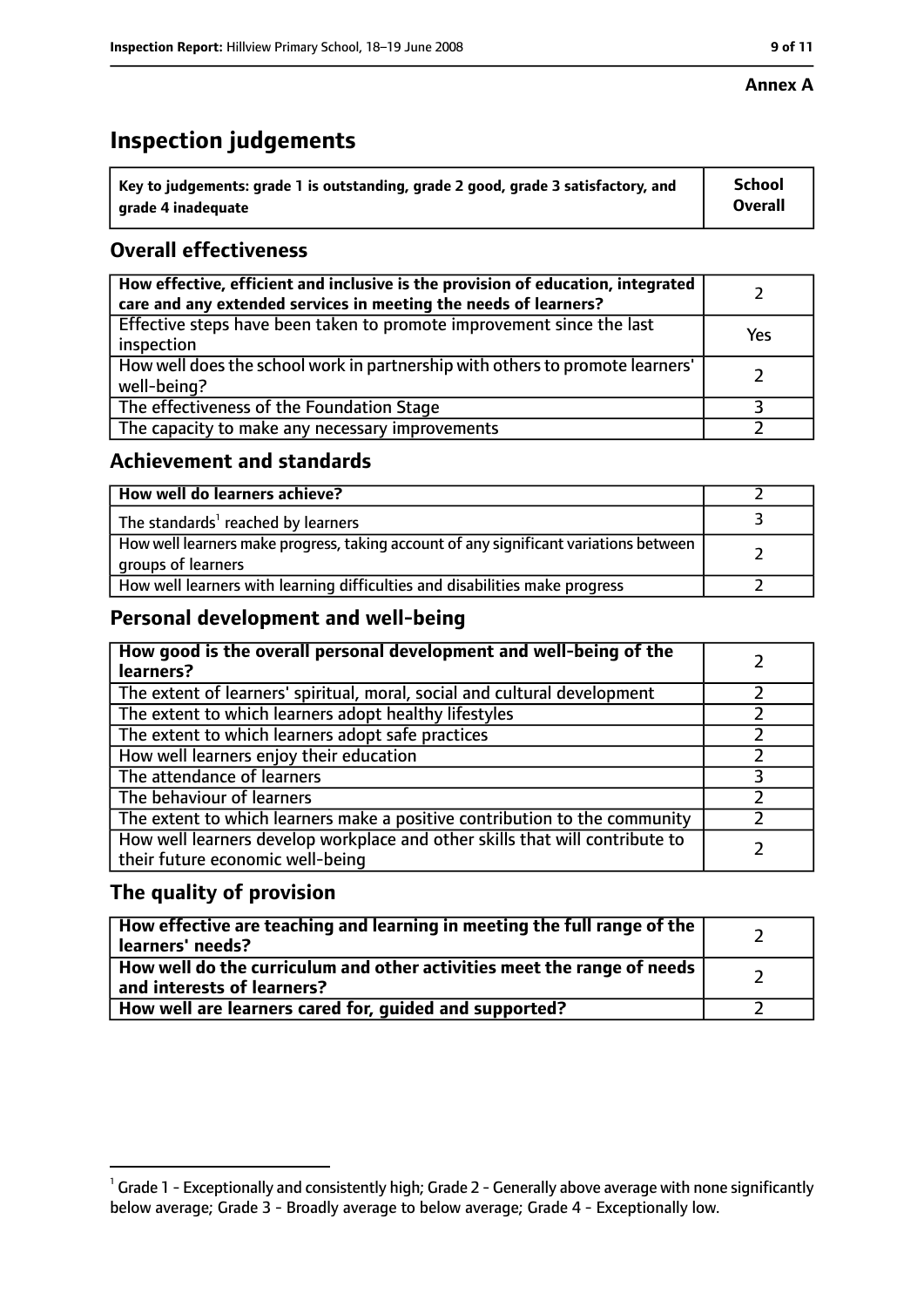# **Annex A**

# **Leadership and management**

| How effective are leadership and management in raising achievement              |     |
|---------------------------------------------------------------------------------|-----|
| and supporting all learners?                                                    |     |
| How effectively leaders and managers at all levels set clear direction leading  |     |
| to improvement and promote high quality of care and education                   |     |
| How effectively leaders and managers use challenging targets to raise standards |     |
| The effectiveness of the school's self-evaluation                               |     |
| How well equality of opportunity is promoted and discrimination tackled so      |     |
| that all learners achieve as well as they can                                   |     |
| How effectively and efficiently resources, including staff, are deployed to     | 7   |
| achieve value for money                                                         |     |
| The extent to which governors and other supervisory boards discharge their      |     |
| responsibilities                                                                |     |
| Do procedures for safequarding learners meet current government                 | Yes |
| requirements?                                                                   |     |
| Does this school require special measures?                                      | No  |
| Does this school require a notice to improve?                                   | No  |